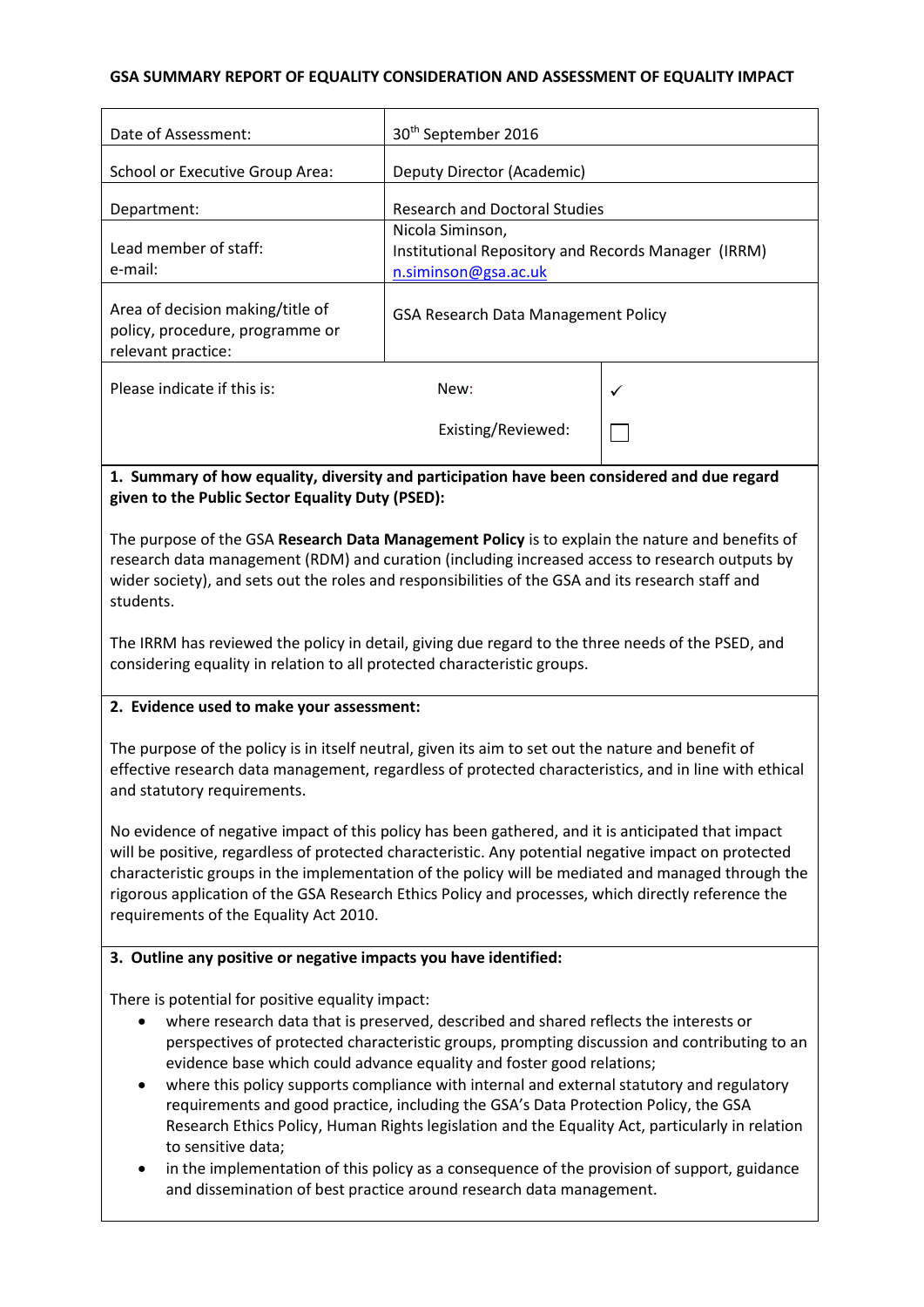| 4. Actions you have taken or planned as a result of your findings:<br>(Please complete the action plan in this section)                                                                                                                                                                             |                                                                                                                                                                                |                                  |                            |  |
|-----------------------------------------------------------------------------------------------------------------------------------------------------------------------------------------------------------------------------------------------------------------------------------------------------|--------------------------------------------------------------------------------------------------------------------------------------------------------------------------------|----------------------------------|----------------------------|--|
| <b>Action</b>                                                                                                                                                                                                                                                                                       | <b>Equality Impact</b>                                                                                                                                                         | Person responsible               | <b>Time frame</b>          |  |
| Amend policy document<br>to ensure that:<br>references are more<br>comprehensive (e.g.<br>to other research<br>funders, as well as<br>RCUK);<br>availability of<br>$\bullet$<br>guidance and support<br>is clearly signposted;<br>a link is made to the<br><b>GSA Records</b><br>Management Policy. | By adding further detail<br>and strengthening the<br>guidance available, the<br>potential for positive<br>equality impact will be<br>enhanced.                                 | Nicola Siminson                  | October 2016-<br>completed |  |
| Provide training on RDM,<br>raising awareness of<br>what constitutes<br>research data at the GSA,<br>and how this needs to be<br>managed and curated,<br>including personal and<br>sensitive data.                                                                                                  | By providing training on<br>RDM, any potential<br>negative impact can be<br>identified and<br>subsequently addressed,<br>and positive impact<br>identified and<br>articulated. | Nicola Siminson and<br>Dawn Pike | October 2017               |  |

## **5. Where/when will progress and the outcomes of your actions be reported and reviewed:**

Progress and the outcomes of the above actions will be reported to and reviewed by the GSA Research and Knowledge Exchange Committee (RKEC), which meets on a termly basis.

**6. How will your actions and intended outcomes contribute to the delivery of GSA's equality outcomes:**

Provision of guidance and support in the implementation of this policy will enable staff and students to utilise and benefit from good research data management practice, and support evidence based consideration of the needs and perspectives of protected characteristic groups, both within and outwith the GSA.

#### **The outcome of your assessment:**

| No action (no potential for negative or positive impact) |  |
|----------------------------------------------------------|--|
| Action to remove barriers/mitigate negative impact       |  |
| Action to promote positive impact                        |  |